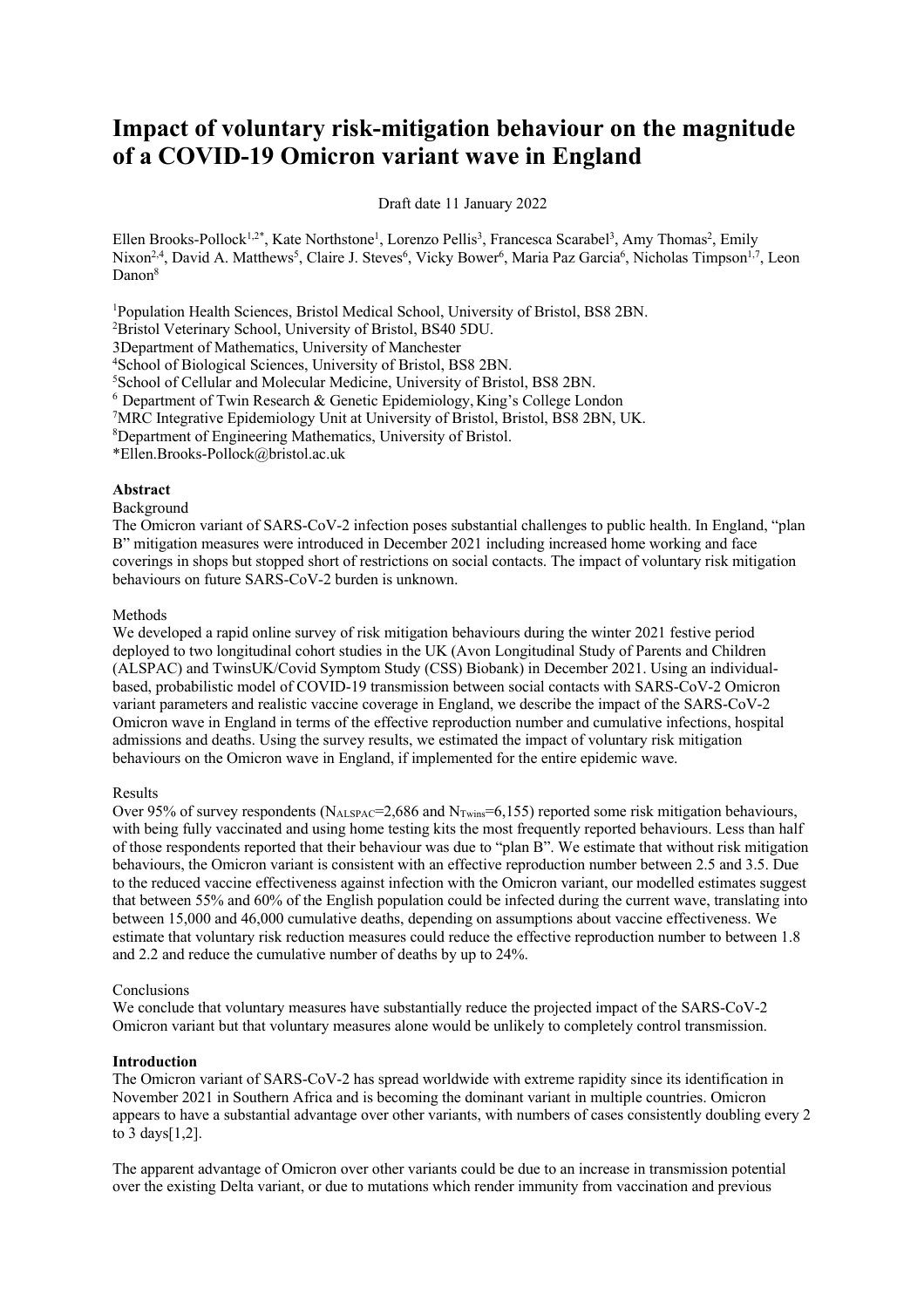infections less protective against infection than before, or a combination of both effects[3,4]. If Omicron is more transmissible than the Delta variant, but vaccine effectiveness remains high, then non-vaccinated individuals are likely to be most susceptible to infection. If on the other hand, Omicron is as or less transmissible than Delta but is able to evade immunity, then vaccinated individuals are at risk of re-infection[5].

Given the rapid spread of Omicron, public health decisions have had to be made while data are still emerging on its capacity to cause severe disease. Emerging evidence suggests that infection with Omicron is less likely to lead to severe disease and death[6,7], with considerable uncertainty. The variant first identified in the UK in September 2020, Alpha, was associated with a two-fold increased mortality over the original Wuhan variant[8,9], and the variant first identified in India, Delta, had an increased severity of an additional 50%. It is therefore not clear if the reduction in severity associated with Omicron would have similar severity to the Wuhan variant.

It has been suggested that if infection with Omicron is associated with lower severity, it might be unnecessary to limit numbers of infections, and to date, social distancing restrictions have not been implemented to control transmission in England. However, severity would have to be exceptionally low to counterbalance the rapid rate of spread and increasing numbers of infections. Omicron started spreading in the UK at the end of November 2021, becoming dominant in December 2021, and is currently causing the largest number of cases yet seen for SARS-CoV-2.

The Christmas period is an unusual time of year in terms of mixing patterns, with people meeting increased numbers of friends and relatives and is of high importance to many. This unusual behaviour is not captured in standard contact and behavioural surveys, making the Omicron wave more difficult to estimate. Here, we present the results of a survey developed to assess behaviours over the UK festive period and voluntary risk mitigation measures being used. We use the responses to inform an individual-based disease transmission model and estimate the potential impact voluntary risk mitigation behaviour could have on the effective reproduction number, cumulative numbers of hospital admissions and deaths in England.

# **Methods**

# **Ethics statement**

Ethical approval for the study was obtained from the ALSPAC Ethics and Law Committee and Local Research Ethics Committees on 25 November 2021. Participation was voluntary and only anonymised data were collected. The survey was sent out to TwinsUK participants under existing TwinsUK ethics (REC reference: EC04/015) and TwinsUK BioBank ethics (REC reference: 19/NW/0187). The survey was sent out to CSS Biobank participants under existing CSS Biobank ethics (REC reference: 20/YH/0298).

# **Rapid survey of social contacts and risk-mitigation behaviour during December 2021**

We developed an online survey about plans for Christmas 2021 to fill the gap in social contact and behavioural data. The survey covered the festive period from 20 December 2021 to 2 January 2022 and included questions about planned face-to-face interactions, numbers of households meeting indoors, vaccination and risk-mitigation behaviours (complete list of questions in the Supplementary Information). The survey was advertised to the participants of three longitudinal cohorts: the Avon Longitudinal Study of Parents and Children (ALSPAC)[10– 12] , TwinsUK [13,14] and the COVID Symptom Survey (CSS) Biobank [15]. TwinsUK and the CSS Biobank were managed by the same team and were treated as one combined cohort for this study.

ALSPAC is an intergenerational prospective birth cohort from the southwest of England. The study recruited 14,541 pregnant women with expected dates of delivery between 1st April 1991 to 31st December 1992 in the county of Avon and has followed the women, their partners and children since. Full details of the cohort and study design have been described previously[10–12] and are available at www.bristol.ac.uk/alspac. The ALSPAC survey was deployed using Microsoft Forms. The survey was an anonymous, standalone survey, and data were not linked to any other data on participants. The survey link went live on 9 December 2021 and was active until 22 December 2021. Participants of ALSPAC were invited to participate via a link in the annual newsletter which went to participants on 15 December 2021 and via social media posts, although anyone with the link could complete the survey.

TwinsUK is a UK registry of volunteer twins in the United Kingdom, with about 14,000 registered twins[13,14]. The Covid Symptom Study (CSS) Biobank is a longitudinal study run by researchers at King's College London with approximately 12,000 participants [15]. The TwinsUK/CSS Biobank survey was implemented in REDCap, accessible via an anonymous link advertised in the Christmas newsletter. The survey link was active from 15 to 20 December 2021.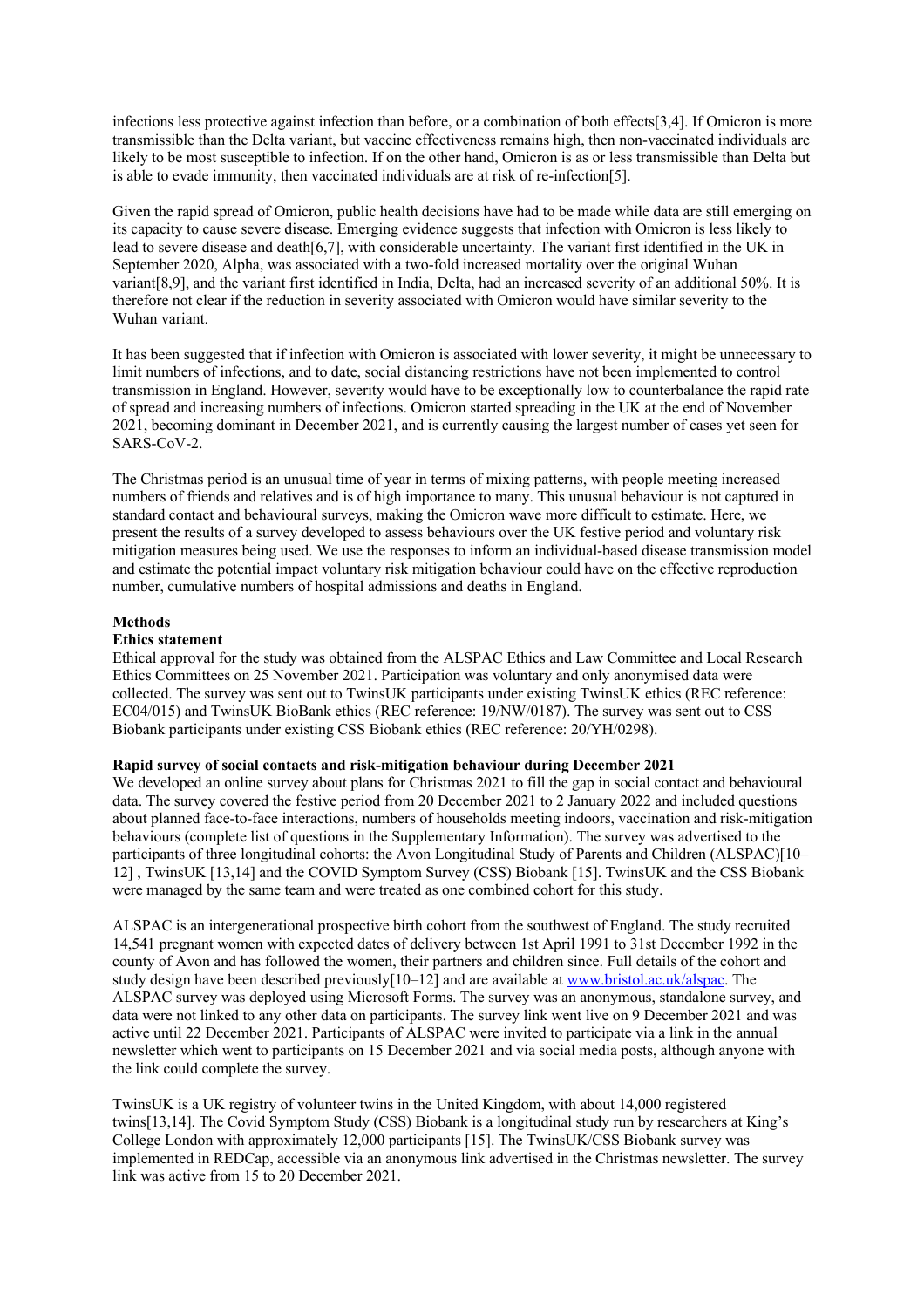Data from the surveys were analysed in R version 4.01. We calculated descriptive statistics by age and used a binomial general linear model to explore associations between risk mitigation behaviours.

#### **Modelling approach**

We used an individual-based disease model based on social contact data[16]. The basic premise behind the approach is that we calculate a distribution of individual reproduction numbers for the entire population, based on individuals' social contacts.

Say individual *i* has  $k_i$  social contacts on a given day. Each social contact involves  $n_k$  other individuals and it lasts for a time  $d_k$ , which acts to weight the number of contacts. Their personal individual reproduction number (i.e. the number of secondary cases they generate) is given by

$$
R_i = \tau \sum_{k=1}^{k_i} [SAR]_k n_k d_k,
$$

where  $[*SAR*]$ <sub>k</sub> is the Omicron-specific secondary attack rate (proportion of contacts that result in secondary infection) for the setting of the social contact, either household or non-household and  $\tau$  is a constant calibrated to the reproduction number  $R_0 = 7$  for the Delta variant in the absence of vaccination or natural immunity. We used social contact data from the Social Contact Survey (SCS)[17] and secondary attack rates estimated by UKHSA from positive tests in contacts named to NHS Test and Trace [6].

To calculate the population-level reproduction number from the individual reproduction numbers, we assume proportionate mixing between individuals, i.e. that the probability of contacting individual is proportional to their number of contacts over the total number of contacts in the population,  $R_i/\sum_i R_i$ . The population-level reproduction number therefore scales with the square of the individual-level reproduction numbers:

$$
R_t \sim \frac{\sum_j (R_j)^2}{\sum_j R_j}.
$$

We use the individual reproduction numbers to calculate the cumulative numbers of cases, hospital admissions and deaths. We use the notation  $\sigma_i$  to denote the probability that individual *j* does not get infected during the ensuing epidemic wave.  $\sigma_i$  depends on the susceptibility of individual *j* but also on the infectiousness of all other individuals, and the probability that they do/do not get infected, therefore there is no closed form solution for calculating  $\sigma_i$ . Following [18],  $\sigma_i$  can be shown to be

$$
\log \sigma_j = -R_j \frac{\sum_k R_k (1 - \sigma_k)}{\sum_k R_k}.
$$

As there is no closed form solution for calculating  $\sigma_i$ , it is calculated by iteration, starting with  $\sigma_i = 0.5$  for all js and recalculating all final sizes, repeating until the estimates converge.

The cumulative number of cases is calculated from the individual  $\sigma_i$ s by multiplying by an individual-specific weight  $w_i$  based on the representativeness of the social contact survey that is used for the model. The total number of cases is  $\sum_j w_j(1 - \sigma_j)$ . The number of deaths is calculated from the number of cases, multiplied by the age-specific infection fatality rate,  $\sum_i w_i (1 - \sigma_i) \mu_i$ .

#### *Modelling vaccination and natural immunity*

We capture vaccination using the vaccination line list data provided by UKHSA on 26 November 2021. We aggregated the data to calculate the proportion by age that had received a single, double and triple dose of each of the main available vaccines in the UK (AstraZeneca, Pfizer, Moderna and 'other'). We estimated the proportion of individuals by age that had immunity from a natural infection using the Pillar 2 data of test positive cases, assuming that 50% of infections were identified as cases. We made the simplifying assumption that vaccine and infection status were independent (values given in supplementary table 1).

The effect of vaccination is incorporated into the model via three mechanisms: by reducing the probability that an individual is infected (reduced susceptibility), reducing the probability that the individual will transmit to others (reduced transmissibility) and reducing the risk of severe disease and death.

The individual reproduction number is modified by vaccination by reducing the probability of transmission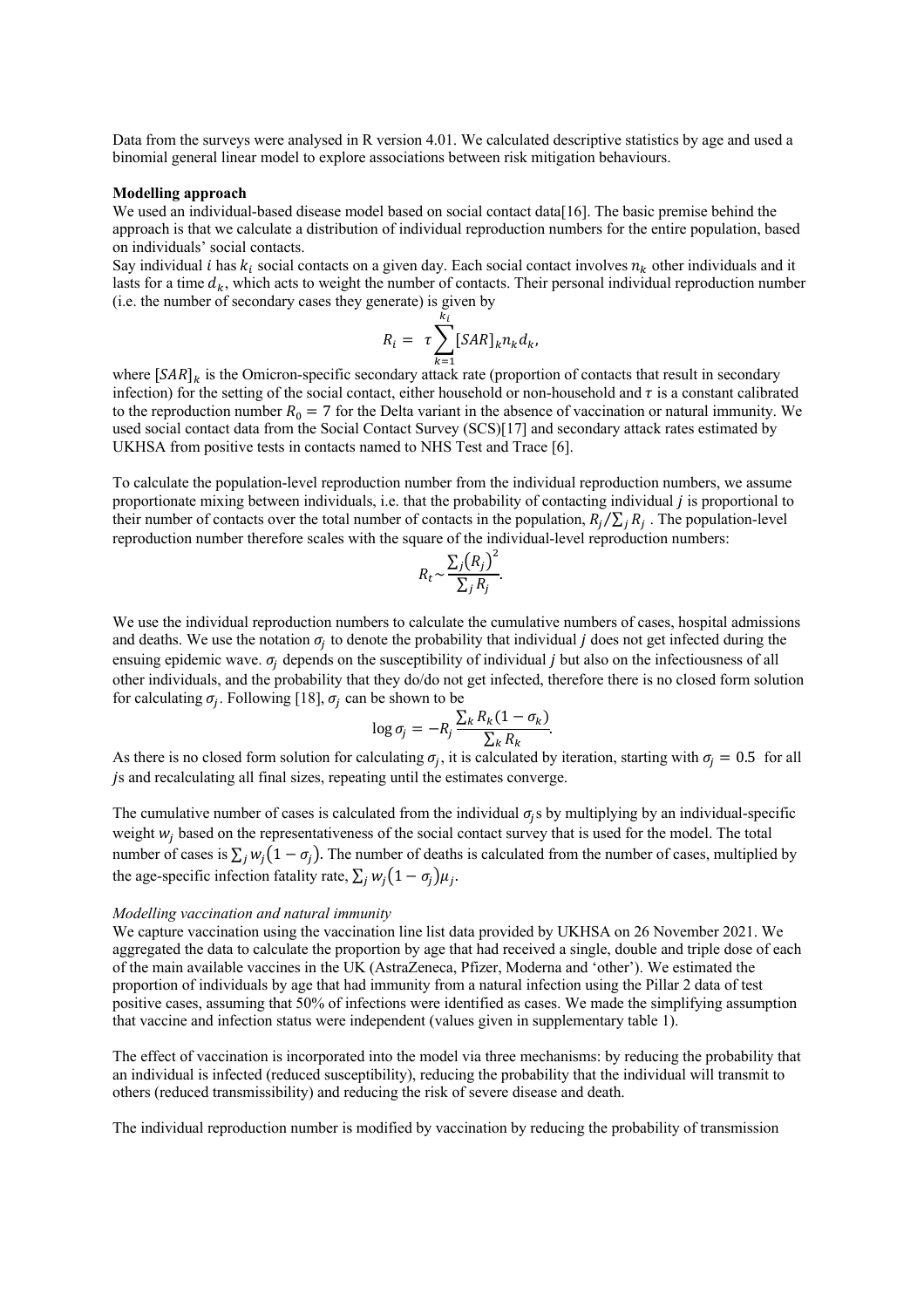$$
R_i^{(v)} = (1 - \varepsilon_t^{(v)}) \sum_{k=1}^{k_i} [SAR]_k n_k d_k,
$$

Where  $\varepsilon_t^{(v)}$  is the vaccine effectiveness against transmission for vaccine state  $v$ .

The population-level reproduction number is formed of all vaccine states

$$
R_t^{vac} \sim \frac{\sum_i (\sum_{v} \alpha_i^{(v)} R_i^{(v)} r_i^{(v)})}{\sum_i R_i},
$$

where  $\alpha_i^{(v)}$  is the probability that individual *i* is in vaccination state  $v$ , such that  $\sum_v \alpha_i^{(v)} = 1$  and  $r_i^{(v)}$  is the 'receiving' risk of infection,

$$
r_i^{(v)} = k(1 - \varepsilon_s^{(v)}) \sum_{k=1}^{k_i} [SAR]_k n_k d_k,
$$

with  $\varepsilon_s^{(v)}$  being the vaccine effectiveness against infection for vaccine state  $v$  and  $k$  a constant calibrated to the initial reproduction number without vaccination.

The final size calculations are also modified by the action of the vaccine,

$$
\sigma_i^{(v)} = \exp(-r_i^{(v)}\theta_i), \text{ where}
$$

$$
\theta_i = \frac{1}{\sum_j R_j} \sum_j \sum_v \alpha_j^{(v)} R_j^{(v)} (1 - \sigma_j^{(v)}).
$$

The cumulative number of cases is calculated as

$$
cases = \sum_j w_j \sum_v \alpha_j^{(v)} (1 - \sigma_j^{(v)})
$$

The cumulative number of hospital admissions is calculated with the individual-specific hospital admission rate  $h_i$  as:

$$
hospital\ admissions = \sum_j h_j w_j \sum_v \alpha_j^{(v)} (1 - \sigma_j^{(v)})
$$

The cumulative number of deaths is calculated using the individual-specific mortality admission rate  $\mu_i$  as:

$$
deaths = \sum_{j} \mu_j w_j \sum_{v} \alpha_j^{(v)} (1 - \sigma_j^{(v)})
$$

#### *Risk mitigation measures*

We modelled risk mitigation measures at an individual level. In the model, an individual is associated with a probability of exhibiting risk-mitigation behaviours, according to age, and determined by survey responses. For each model iteration, an individual is determined to practice that risk mitigation measure or not, based on a random number draw. For example, in persons aged 30-39: 67% report limiting in-person visits to shops, 59% report using a face mask, 51% report avoiding public transport, 47% report working from home and 81% report using home testing kits. So, for a single model run for an individual aged 35, we draw a random number, say  $rand_1 = 0.69$ , in which case, this individual would not limit visits to shops or public transport use, or use a face mask, or work from home, but would use home testing kits.

Contact tracing is applied to symptomatic cases only (determined by the age of the individual), implemented by reducing the number of secondary cases by a proportion  $CTF$ , determined from the NHS Test and Trace statistics as approximately (proportion of cases reached and asked to provide details of recent close contacts)x(proportion who provided details for one or more close contact)x(Proportion of contacts reached within 24 hours)x(proportion of close contacts reached and asked to self-isolate)[19].

Lateral flow testing of asymptomatic cases is implemented in a similar way to contact tracing but originating from asymptomatic cases. Individuals were given an age-specific probability of using home testing kits based on the results of the ALSPAC survey. If a home testing kit was used and infection was identified, the number of secondary cases is reduced by the same proportion as for contact tracing,  $CTF$ . The sensitivity of lateral flow testing was taken as  $s_L = 50\%[20]$ .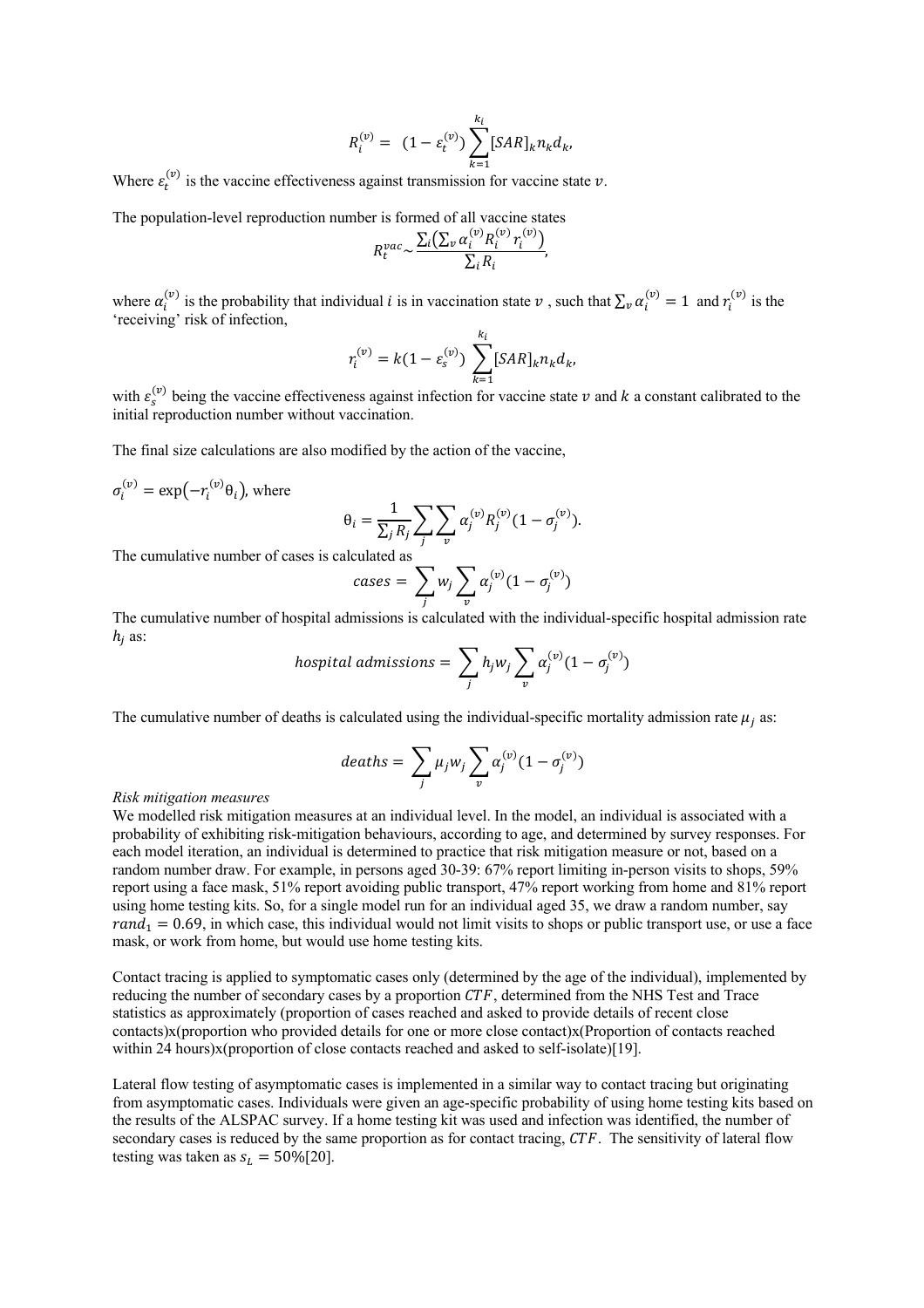Mask wearing was implemented by reducing the probability of transmission by a proportion  $\mathcal{CS}$ . Our estimate for the current impact of COVID-security on transmission is less than 25%. In a 2020 systematic review, Chu et al. reported a smaller risk reduction for face mask use in non-healthcare settings compared to for healthcare settings, and a smaller reduction for single layer face masks as opposed to respirators and surgical masks [21,22].

Working from home, limiting in-person shopping, and avoiding public transport were implemented by eliminating contacts reported as occurring at work/in shops/on public transport. If a contact did not take place  $n<sub>k</sub> = 0$  for that interaction. In addition, we simulated school holidays over Christmas by removing all contacts for children under 18-years-old with "school" listed as the context, these were assumed not to take place during the winter holidays.

## *Changes to disease severity*

We investigate three main severity scenarios for the Omicron variant: a) a 40% reduction in mortality rates associated with Omicron infection and a reduction in vaccine effectiveness against severe disease compared to the Delta variant; b) a 20% reduction in mortality rates associated with Omicron infection and a reduction in vaccine effectiveness against severe disease compared to the Delta variant; c) a 20% reduction in mortality rates associated with Omicron infection with no reduction in vaccine effectiveness against severe disease.

#### *Model implementation*

The model was written in R version 4.01. The population of individuals was simulated 10 times and results aggregated. A summary of parameter values and interpretations is given in Table 1.

## **Results**

# *Risk-mitigation behaviour*

The ALSPAC and TwinsUK/CSS Biobank surveys received 2,686 and 6,155 responses respectively. Most respondents (78% and 88% respectively) were aged between 30 and 69 years of age (Table 2). The vast majority of respondents to the ALSPAC survey (96%) were ALSPAC participants.

The general patterns of risk mitigation measures were similar in both surveys, although TwinsUK/CSS Biobank participants reported slightly higher levels of risk mitigations than ALSPAC participants (Fig 1A & 1C). In both surveys, a high proportion of respondents (over 95%) reported some risk mitigation behaviours. The most frequently reported was getting vaccinated or boosted. Overall, 94% of ALSPAC and 97% of TwinsUK/CSS Biobank participants reported that they had or planned to get fully vaccinated, with minimal differences between age groups. Using home testing kits was second to vaccination: 78% of ALSPAC participants and 88% of TwinsUK/CSS Biobank participants planned to use lateral flow testing kits before meeting friends and family. There was a decline in the use of home testing kits with age in the TwinsUK/CSS Biobank data.

Face mask use was reported by 67% of ALSPAC and 70% of TwinsUK/CSS Biobank participants (Figures 1A and B). Of the respondents that reported planning to use a face mask, 64% said that "plan B" had no impact on face mask use, and 36% said that use would increase due to "plan B" (Fig 1B). In both surveys, 72% of respondents reported planning to limit contacts; nearly half of ALSPAC respondents who reported this said it had been affected by the announcement of "plan B". Up to 25% of respondents in the TwinsUK/CSS Biobank survey reported altering their behaviour due to "plan B", with the highest levels of change reported in 50-59 year olds (Fig. 1D).

We found that participants tended to report multiple risk mitigating measures. For example, being vaccinated, using face masks and limiting exposure was highly predictive of using home testing kits. The exception was working from home, which was not predictive of other risk mitigation measures.

#### *Omicron SARS-CoV-2 variant in England*

Using the individual-based model, we estimate that the observed increase in secondary attack rates and measured reduction in vaccine effectiveness is consistent with an increase the effective reproduction number in England from unity to 2.9 (95%CI 2.5, 3.5) (Fig 2A). This estimate is essentially unaffected by assumptions about disease severity or vaccine effectiveness against severe disease.

In an unconstrained epidemic, this reproduction number translates to approximately 35 (95%CI 34, 36) million infections. The impact on hospital admissions and deaths is dependent on the relative severity of the Omicron variants compared to the Delta variant. Baseline, no change to severity; with a 40% reduction in severity relative to the Delta variant leads to an estimated  $225,000$  ( $95\%$ CI  $216,000 - 236,000$ ) hospital admissions and 44,000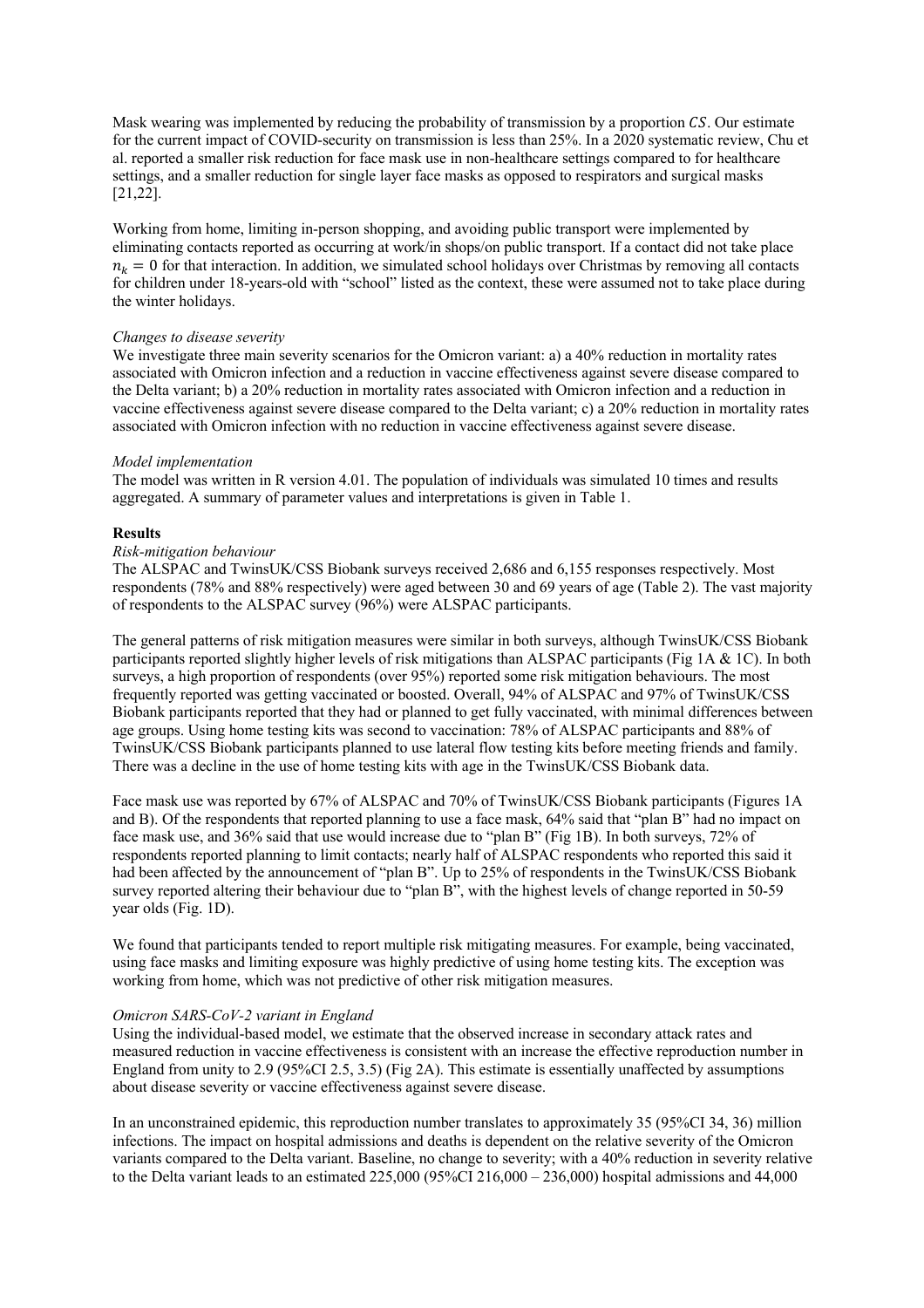(95%CI 42,000 – 46,000) deaths (Fig 2B & 2C). With a 20% reduction in severity relative to the Delta variant, these numbers would be higher: 59,000 (95%CI 56,000 – 62,000) deaths (Fig 2D-2F). With a 20% reduction in severity relative to the Delta variant, and no reduction in vaccine effectiveness against severe disease, the estimated cumulative hospital admissions is 110,000 (95%CI 102,000 – 120,000) and the estimated number of deaths 20,000 (95%CI 19,000 – 21,000) (Fig 2G-2I).

*Impact of voluntary risk mitigation behaviours on the Omicron SARS-CoV-2 variant epidemic in England* With the high reported risk mitigation measures, seen across two cohort studies, we estimate that the Omicron effective reproduction number in England could be reduced to 1.9 (95%CI 1.8 – 2.2). This reduced reproduction number equates to a 25% reduction in the number of infections to approximately 26 (95%CI 25 - 27) million cumulative infections, and a similar reduction in cumulative deaths to 34,000 (95%CI 32,000 – 35,000).

Although relative severity is central to the absolute numbers of hospital admissions and deaths, the relative reduction due to risk mitigation behaviours is consistently between 20% and 25%.

Figure 3 illustrates how the Effective reproduction number and cumulative number of deaths depend on the percentage of normal work and leisure contacts that take place. Without additional risk mitigation behaviours, over half of work and leisure contacts would need to be prevented to achieve a reproduction number of less than 1.

#### **Discussion**

Our surveys suggest that a high proportion of people practice risk-mitigation behaviours to prevent the spread of COVID-19, with approximately 80% using home testing kits. We estimate that such realistic risk-mitigating behaviours, including mask-wearing and regular home testing, could lead to a 40% reduction in the Omicron effective reproduction number and a 28% reduction in cumulative numbers of deaths.

Our results are based on reported intended behaviours, which might not reflect realised behaviours. In order to rapidly gather intended behaviours, we used existing longitudinal cohort studies. These cohort studies are designed to be broadly representative and do not suffer from the same unknown response biases of one-off surveys. Nevertheless, our surveys did not include many children or young adults, and ALSPAC participants are mostly resident around Bristol. There are likely to be additional unmeasured biases in the surveys and understanding how risk-mitigation behaviour varies by age, ethnicity and socioeconomic status would be valuable for improved characterisation of the epidemiology in different communities.

There are several limitations in our modelling approach. As the model is not dynamic, we estimate the reproduction number and cumulative number of cases and deaths but cannot estimate the timescale over which cases and deaths occur or the peak burden of infection or deaths. The estimates of cumulative infections, hospital admissions and deaths are based on theoretical results that link the reproduction number to cumulative burden over the entirety of an epidemic. That means that this method intrinsically assumes an unmitigated epidemic, with no changes in behaviour, policy, adherence to guidelines or biological properties of COVID. In reality of course, epidemics are rarely unmitigated, especially in the case of large epidemics.

There are also advantages of a simple modelling approach. Our modelling approach is less computationally intensive than dynamic models and by using theoretical results we provide a rapid, transparent, and intuitive understanding of how behaviour translates to hospital admissions and deaths. Also, in contrast to the majority of dynamic models used for forward epidemic projections [23–25], our approach is individual-based where individuals are explicitly modelled and scaled up to the population-level. This means that individual-level survey data can be readily incorporated into our approach, in contrast to compartmental modelling.

The main source of uncertainty in our modelled estimates is uncertainty in the severity of disease, both intrinsic severity (the probability of severe disease in a naïve, unvaccinated individual) and the probability of severe disease in individuals with breakthrough infections. Under our baseline scenario, we estimated approximately 50,000 further deaths due to Omicron alone, which is a 30% increase in the total number of deaths in England between March 2020 and December 2021.

#### **Data availability**

Aggregate data are available with this paper. Access to anonymous individual-level data can be applied for in line with the ALSPAC data access policy at http://www.bristol.ac.uk/alspac and/or the TwinsUK website https://twinsuk.ac.uk/resources-for-researchers/access-our-data/.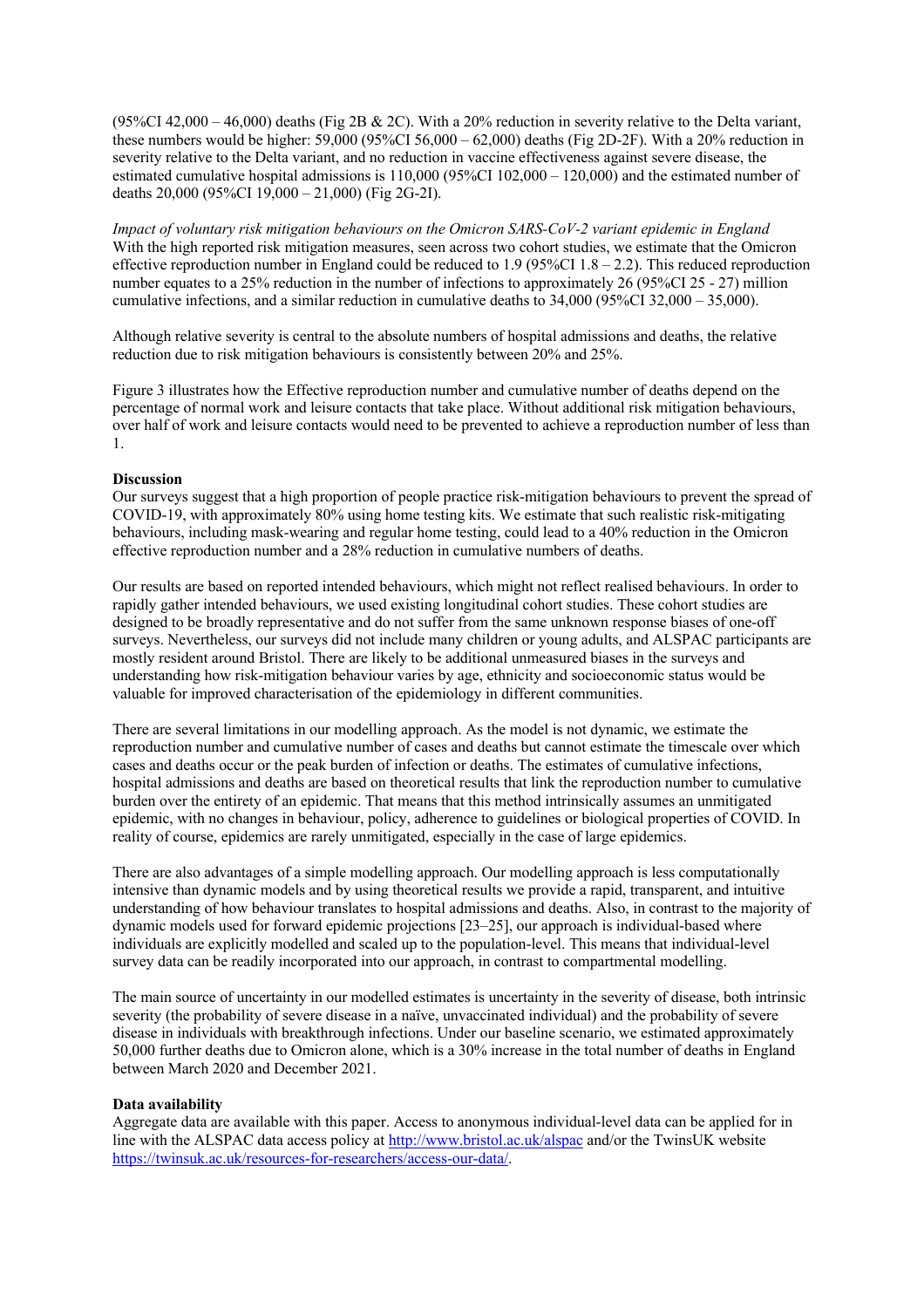# **Acknowledgements**

We are grateful to everyone who took part in this study, the ALSPAC team (including interviewers, computer and laboratory technicians, clerical workers, research scientists, volunteers, managers, receptionists and nurses). Thank you to the TwinsUK and CSS Biobank teams, including the Volunteer Advisory Panels for their review and input to refine the survey.

# **Funding statement**

EBP, ACT, EN, LD, FS and LP are funded via the JUNIPER Consortium (MRC grant no. MR/V038613/1). EBP and LD are funded by MRC grant no. MC/PC/19067. LD is funded by EPSRC grant nos EP/V051555/1 and EP/N510129/1. EBP is partly supported by the NIHR Health Protection Research Unit (HPRU) in Behavioural Science and Evaluation. LP is funded by the Wellcome Trust and the Royal Society (grant 202562/Z/16/Z) and supported by the Alan Turing Institute for Data Science and Artificial Intelligence. AT is funded by the Wellcome Trust (217509/Z/19/Z) and MRC (MR/V028545/1).

The UK Medical Research Council and Wellcome (Grant ref: 217065/Z/19/Z) and the University of Bristol provide core support for ALSPAC. This publication is the work of the authors who will serve as guarantors for the contents of this paper.

TwinsUK is funded by the Wellcome Trust, Medical Research Council, Versus Arthritis, European Union Horizon 2020, Chronic Disease Research Foundation (CDRF), Zoe Global Ltd and the National Institute for Health Research (NIHR)-funded BioResource, Clinical Research Facility and Biomedical Research Centre based at Guy's and St Thomas' NHS Foundation Trust in partnership with King's College London. The CSS Biobank is supported by the Chronic Disease Research Foundation (CDRF).

# **References**

- 1. Grabowski F, Kochańczyk M, Lipniacki T. Omicron strain spreads with the doubling time of 3.2—3.6 days in South Africa province of Gauteng that achieved herd immunity to Delta variant. medRxiv. 2021; 2021.12.08.21267494. doi:10.1101/2021.12.08.21267494
- 2. Overton CE, Ahmad S, Brown B, Charlett A, Davies E, House T, et al. Early signals of Omicron severity in sentinel UK hospitals. Res Sq. 2021 [cited 16 Jan 2022]. doi:10.21203/rs.3.rs-1203019/v1
- 3. Liu L, Iketani S, Guo Y, Chan JF-W, Wang M, Liu L, et al. Striking Antibody Evasion Manifested by the Omicron Variant of SARS-CoV-2. Nat 2021. 2021; 1–8. doi:10.1038/s41586-021-04388-0
- 4. Planas D, Saunders N, Maes P, Guivel-Benhassine F, Planchais C, Buchrieser J, et al. Considerable escape of SARS-CoV-2 Omicron to antibody neutralization. Nat 2021. 2021; 1–7. doi:10.1038/s41586- 021-04389-z
- 5. Ferguson NM, Ghani AC, Cori A, Hogan A, Hinsley W, Votz E. Report 49 Growth, population distribution and immune escape of Omicron in England | Faculty of Medicine | Imperial College London. Available: https://www.imperial.ac.uk/mrc-global-infectious-disease-analysis/covid-19/report-49-Omicron/
- 6. UKHSA. SARS-CoV-2 variants of concern and variants under investigation in England: Technical briefing 32 (17 December 2021). 2021.
- 7. UKHSA. COVID-19 vaccine surveillance report week 50. 2021. Available: https://assets.publishing.service.gov.uk/government/uploads/system/uploads/attachment\_data/file/10415 93/Vaccine-surveillance-report-week-50.pdf
- 8. Davies NG, Jarvis CI, van Zandvoort K, Clifford S, Sun FY, Funk S, et al. Increased mortality in community-tested cases of SARS-CoV-2 lineage B.1.1.7. Nat 2021 5937858. 2021;593: 270–274. doi:10.1038/s41586-021-03426-1
- 9. Challen R, Brooks-Pollock E, Read JM, Dyson L, Tsaneva-Atanasova K, Danon L. Risk of mortality in patients infected with SARS-CoV-2 variant of concern 202012/1: matched cohort study. BMJ Br Med J. 2021;372.
- 10. Boyd A, Golding J, Macleod J, Lawlor DA, Fraser A, Henderson J, et al. Cohort Profile: The 'Children of the 90s'—the indexoffspring of the Avon Longitudinal Study of Parents and Children. Int J Epidemiol. 2013;42: 111. doi:10.1093/IJE/DYS064
- 11. Fraser A, Macdonald-wallis C, Tilling K, Boyd A, Golding J, Davey smith G, et al. Cohort Profile: The Avon Longitudinal Study of Parents and Children: ALSPACmothers cohort. Int J Epidemiol. 2013;42: 97. doi:10.1093/IJE/DYS066
- 12. Northstone K, Lewcock M, Groom A, Boyd A, Macleod J, Timpson N, et al. The Avon Longitudinal Study of Parents and Children (ALSPAC): an update on the enrolled sample of index children in 2019. Wellcome Open Res. 2019;4. doi:10.12688/WELLCOMEOPENRES.15132.1
- 13. Moayyeri A, Hammond CJ, Hart DJ, Spector TD. The UK Adult Twin Registry (TwinsUK Resource).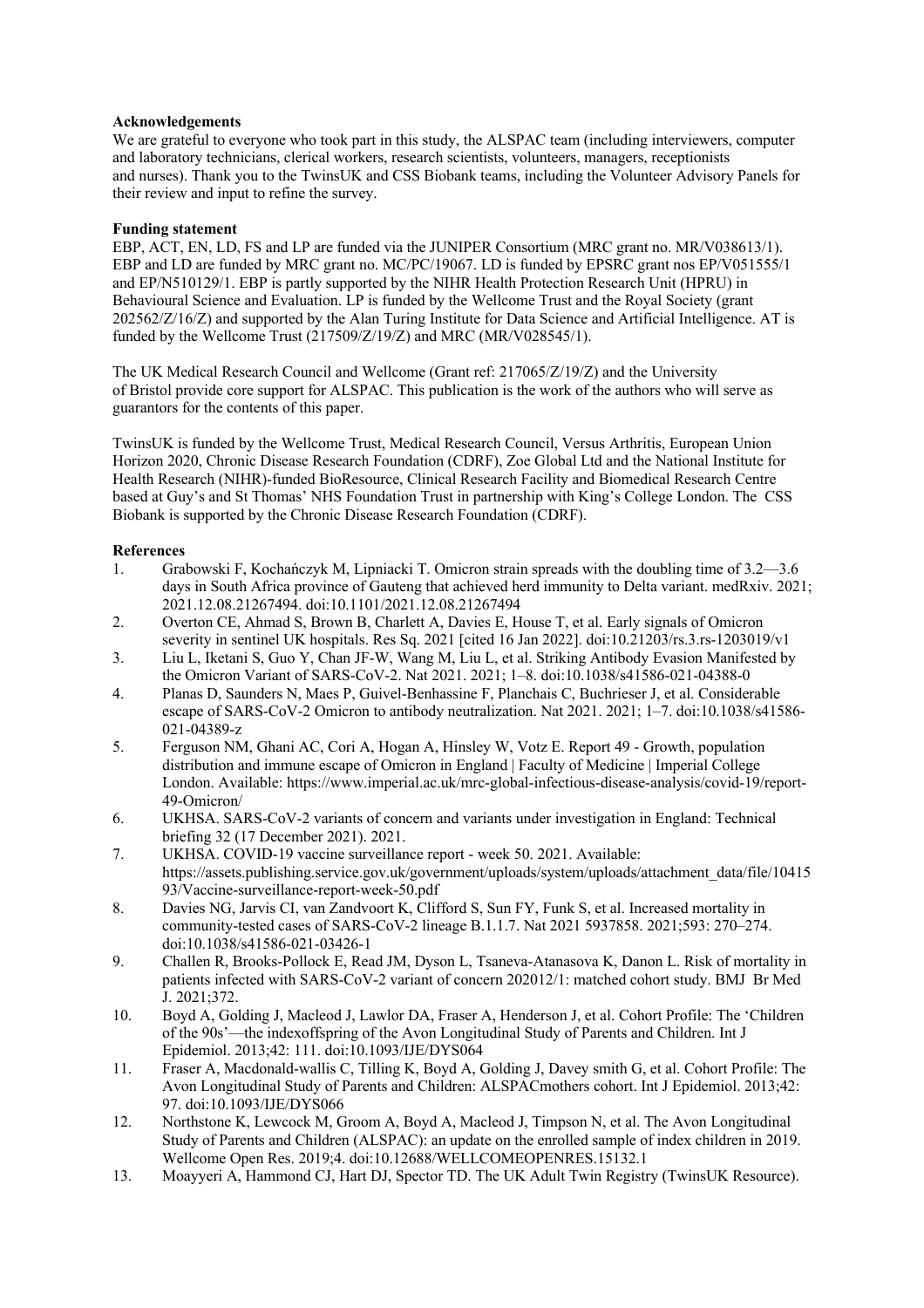Twin Res Hum Genet. 2013;16: 144–149. doi:10.1017/THG.2012.89

- 14. Verdi S, Abbasian G, Bowyer RCE, Lachance G, Yarand D, Christofidou P, et al. TwinsUK: The UK Adult Twin Registry Update. Twin Res Hum Genet. 2019;22: 523–529. doi:10.1017/THG.2019.65
- 15. Menni C, Valdes AM, Freidin MB, Sudre CH, Nguyen LH, Drew DA, et al. Real-time tracking of selfreported symptoms to predict potential COVID-19. Nat Med 2020 267. 2020;26: 1037–1040. doi:10.1038/s41591-020-0916-2
- 16. Brooks-Pollock E, Read JM, McLean AR, Keeling MJ, Danon L. Mapping social distancing measures to the reproduction number for COVID-19. Philos Trans R Soc B. 2021;376: 20200276.
- 17. Danon L, Read JM, House TA, Vernon MC, Keeling MJ. Social encounter networks: characterizing Great Britain. Proc Biol Sci. 2013;280: 20131037. doi:10.1098/rspb.2013.1037
- 18. Andreasen V. The Final Size of an Epidemic and Its Relation to the Basic Reproduction Number. Bull Math Biol. 2011;73: 2305. doi:10.1007/S11538-010-9623-3
- 19. UKHSA. Weekly statistics for NHS Test and Trace (England): 27 May to 2 June 2021 GOV.UK. 2021 [cited 17 Jan 2022]. Available: https://www.gov.uk/government/publications/weekly-statistics-for-nhstest-and-trace-england-27-may-to-2-june-2021/weekly-statistics-for-nhs-test-and-trace-england-27-mayto-2-june-2021
- 20. Dinnes J, Deeks JJ, Berhane S, Taylor M, Adriano A, Davenport C, et al. Rapid, point-of-care antigen and molecular-based tests for diagnosis of SARS-CoV-2 infection. Cochrane Database Syst Rev. 2021;2021.

doi:10.1002/14651858.CD013705.PUB2/MEDIA/CDSR/CD013705/IMAGE\_N/NCD013705-TST-050.PNG

- 21. Howard J, Huang A, Li Z, Tufekci Z, Zdimal V, van der Westhuizen HM, et al. An evidence review of face masks against COVID-19. Proceedings of the National Academy of Sciences of the United States of America. National Academy of Sciences; 2021. doi:10.1073/pnas.2014564118
- 22. Chu DK, Akl EA, Duda S, Solo K, Yaacoub S, Schünemann HJ, et al. Physical distancing, face masks, and eye protection to prevent person-to-person transmission of SARS-CoV-2 and COVID-19: a systematic review and meta-analysis. Lancet. 2020;395: 1973–1987. doi:10.1016/S0140- 6736(20)31142-9
- 23. Keeling MJ, Hill EM, Gorsich EE, Penman B, Guyver-Fletcher G, Holmes A, et al. Predictions of COVID-19 dynamics in the UK: Short-term forecasting and analysis of potential exit strategies. PLoS Comput Biol. 2021;17. doi:10.1371/JOURNAL.PCBI.1008619
- 24. Keeling MJ, Brooks-Pollock E, Challen R, Danon L, Dyson L, Gog JR, et al. Short-term Projections based on Early Omicron Variant Dynamics in England. medRxiv. 2021; 2021.12.30.21268307. doi:10.1101/2021.12.30.21268307
- 25. Danon L, Brooks-Pollock E, Bailey M, Keeling M. A spatial model of COVID-19 transmission in England and Wales: early spread, peak timing and the impact of seasonality. Philos Trans R Soc B. 2021;376: 20200272.
- 26. Harris RJ, Hall JA, Zaidi A, Andrews NJ, Dunbar JK, Dabrera G. Effect of Vaccination on Household Transmission of SARS-CoV-2 in England. N Engl J Med. 2021;385: 759–760. doi:10.1056/NEJMC2107717/SUPPL\_FILE/NEJMC2107717\_DISCLOSURES.PDF
- 27. Report 9 Impact of non-pharmaceutical interventions (NPIs) to reduce COVID-19 mortality and healthcare demand | Faculty of Medicine | Imperial College London. [cited 9 Jun 2021]. Available: https://www.imperial.ac.uk/mrc-global-infectious-disease-analysis/covid-19/report-9-impact-of-npis-oncovid-19/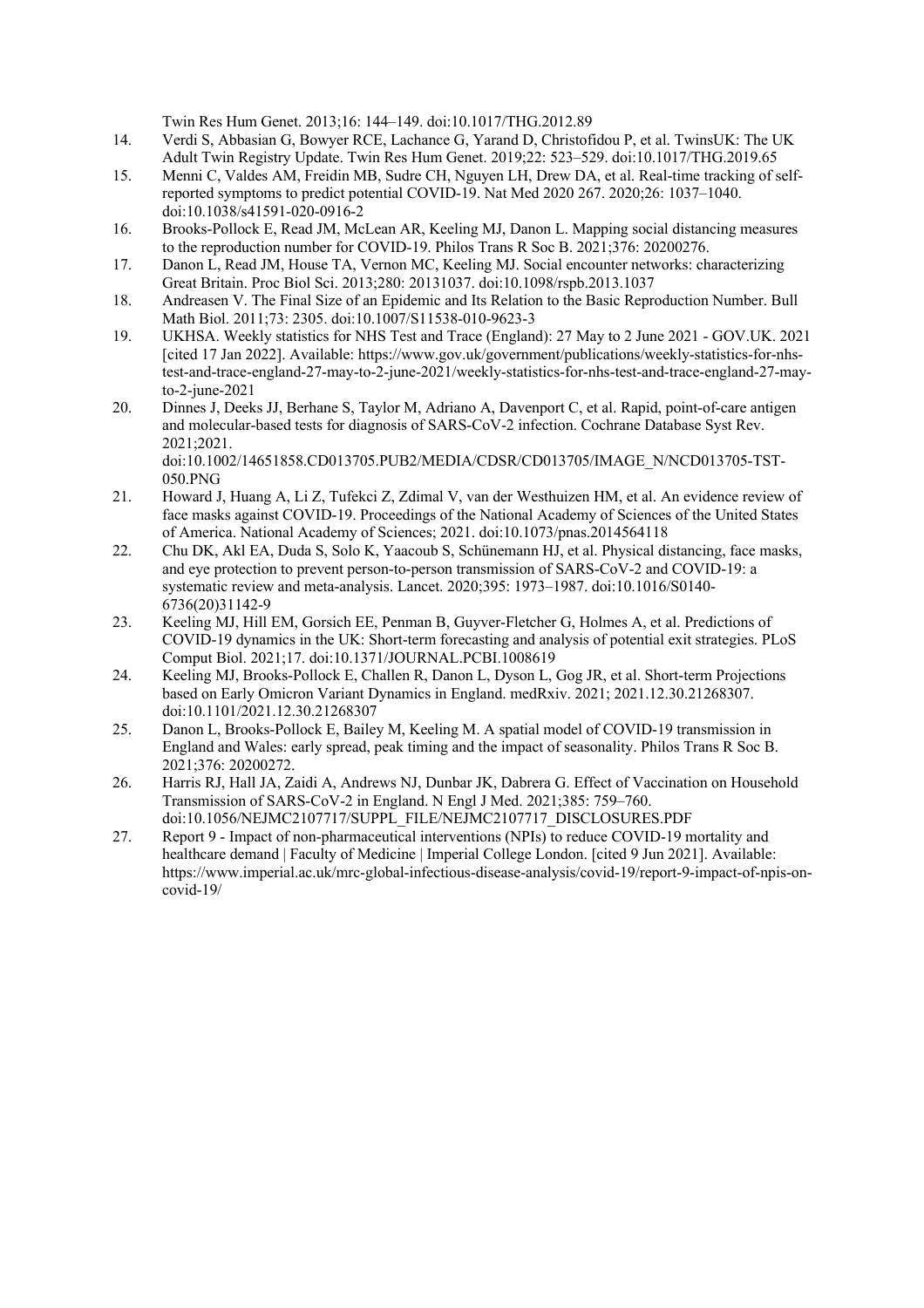# TABLES

*Table 1: Parameter values used in the model.*

|                                         | Parameter estimates/ranges and                        |                                                                                   |  |  |  |
|-----------------------------------------|-------------------------------------------------------|-----------------------------------------------------------------------------------|--|--|--|
| Parameter name/interpretation/symbol    | sources                                               |                                                                                   |  |  |  |
| Secondary Attack Rate, [SAR]            | Delta, household                                      | 10.3% (10.1%-10.5%) [6]                                                           |  |  |  |
|                                         | Delta, non-household                                  | $3.0\%$ (2.8%-3.2%) [6]                                                           |  |  |  |
|                                         | Omicron, household                                    | 15.8% (14.3%-17.5%) [6]                                                           |  |  |  |
|                                         | Omicron, non-household                                | $\overline{8.7\%}$ (7.5%-10.0%) [6]                                               |  |  |  |
| Vaccine effectiveness against infection | AZ1 (received 1 dose of the Oxford AstraZeneca        |                                                                                   |  |  |  |
| with the Delta SARS-Cov-2 variant       | vaccine)                                              | 30%                                                                               |  |  |  |
|                                         | AZ2 (received 2 doses of the Oxford AstraZeneca       |                                                                                   |  |  |  |
|                                         | vaccine)                                              | $60\%$ [7]                                                                        |  |  |  |
|                                         | PF1 (received 1 dose of the Pfizer vaccine)           | 30%                                                                               |  |  |  |
|                                         | PF2 (received 2 doses of the Pfizer vaccine)          | 80%[7]                                                                            |  |  |  |
|                                         | Booster (received any combination of three vaccine    |                                                                                   |  |  |  |
|                                         | doses)                                                | 60%[7]                                                                            |  |  |  |
|                                         | Natural immunity (with SARS-CoV-2, no                 |                                                                                   |  |  |  |
|                                         | vaccination)                                          | 50%                                                                               |  |  |  |
|                                         | Vaccinated and natural immunity (any combination      |                                                                                   |  |  |  |
|                                         | of vaccinations and infection with SARS-CoV-2)        | 50%                                                                               |  |  |  |
|                                         | Unprotected (unvaccinated and no prior SARS-CoV-      |                                                                                   |  |  |  |
|                                         | 2 infection)                                          | $0\%$                                                                             |  |  |  |
| Vaccine associated reduction in         | AZ1                                                   | 45%[26]                                                                           |  |  |  |
| transmission of the Delta SARS-Cov-2    | AZ2                                                   | 70%[7]                                                                            |  |  |  |
| variant                                 | PF1                                                   | 45%[26]                                                                           |  |  |  |
|                                         | PF2                                                   | 84%[7]                                                                            |  |  |  |
|                                         |                                                       |                                                                                   |  |  |  |
|                                         | Booster                                               | 90%[7]                                                                            |  |  |  |
|                                         | Natural immunity                                      | 65%                                                                               |  |  |  |
|                                         | Vaccinated and natural immunity                       | 65%                                                                               |  |  |  |
|                                         | Unprotected                                           | $0\%$                                                                             |  |  |  |
| Vaccine associated reduction in severe  | AZ1                                                   | 80%                                                                               |  |  |  |
| disease (hospital admission and death)  | AZ2                                                   | 94%[7]                                                                            |  |  |  |
| due to the Delta SARS-Cov-2 variant     | PF1                                                   | 85%                                                                               |  |  |  |
|                                         | PF <sub>2</sub>                                       | 97%[7]                                                                            |  |  |  |
|                                         | Booster                                               | 96%[7]                                                                            |  |  |  |
|                                         | Natural immunity                                      | 94%                                                                               |  |  |  |
|                                         | Vaccinated and natural immunity                       | 99.5%                                                                             |  |  |  |
|                                         | Unprotected                                           | $0\%$                                                                             |  |  |  |
| Baseline mortality rate (per 1,000      | 5-year age groups {0-4, 5-9, 10-14, 15-17, 18-19, 20- | $\{0.0, 0.0, 0.0, 0.2, 0.3, 0.4, 0.8,$                                            |  |  |  |
| SARS-CoV-2 infections in the absence    | 24, 25-29, 30-34, 35-39, 40-44, 45-49, 50-54, 55-59,  | 1.2, 2, 2, 4, 10, 16, 34, 54, 86,                                                 |  |  |  |
| of vaccination)                         | $60-64, 65-69, 70-74, 75-79, 80+\}$                   | 124, 192, 192, 192}[27]                                                           |  |  |  |
| Hospital admission rate (per 1,000      | 5-year age groups {0-4, 5-9, 10-14, 15-17, 18-19, 20- | ${1 \quad 1 \quad 1 \quad 1 \quad 2 \quad 5 \quad 10 \quad 16 \quad 23 \quad 29}$ |  |  |  |
| SARS-CoV-2 infections in the absence    | 24, 25-29, 30-34, 35-39, 40-44, 45-49, 50-54, 55-59,  | 39 58 72 102 117 146 177 180                                                      |  |  |  |
| of vaccination)                         | $60-64, 65-69, 70-74, 75-79, 80+\}$                   | 200 200 }[27]                                                                     |  |  |  |
| Lateral flow sensitivity                | 50%[20]                                               |                                                                                   |  |  |  |
| Contact tracing effectiveness, CTF      | 25%[19]                                               |                                                                                   |  |  |  |
| Face mask effectiveness                 | 25%[22]                                               |                                                                                   |  |  |  |

*Table 2: Number of responses to the 2021 Christmas survey run by ALSPAC and TwinsUK/CSS Biobank.*

| Age group         | <b>ALSPAC</b> | Twins UK/CSS Biobank |
|-------------------|---------------|----------------------|
| Under 30          | 406           | 221                  |
| 30-39             | 231           | 1,348                |
| 40-49             | 22            | 1,338                |
| 50-59             | 592           | 1,348                |
| 60-69             | 821           | 1,368                |
| 70-79             | 56            | 476                  |
| $80 +$            |               | 52                   |
| Prefer not to say |               |                      |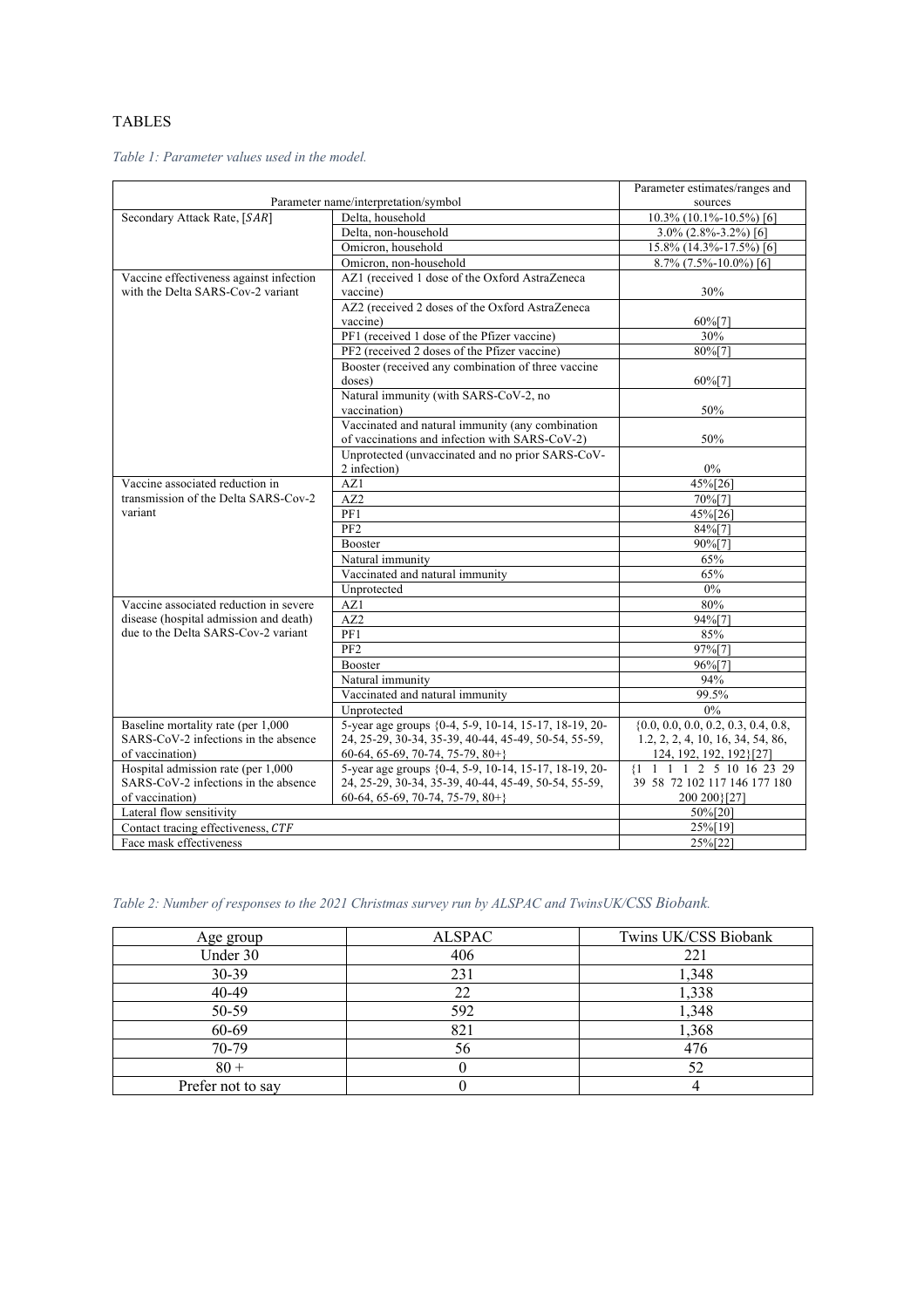# FIGURES

FIGURE 1



*Figure 1*: Survey responses from ALSPAC (Avon Longitudinal Survey of Parents and Children) and TwinsUK/CSS Biobank. (A): The proportion of ALSPAC respondents (N=2,686) by age group reporting risk mitigation measures during the period 20 December 2021 to 2 January 2022 inclusive. (B): The proportion of ALSPAC respondents who changed their behaviour due to the announcement of "plan B". (C): The proportion of TwinsUK/CSS Biobank respondents (N=6,155) by age group reporting risk mitigation measures during the period 20 December 2021 to 2 January 2022 inclusive. (D): The proportion of TwinsUK/CSS Biobank respondents who changed their behaviour due to the announcement of "plan B".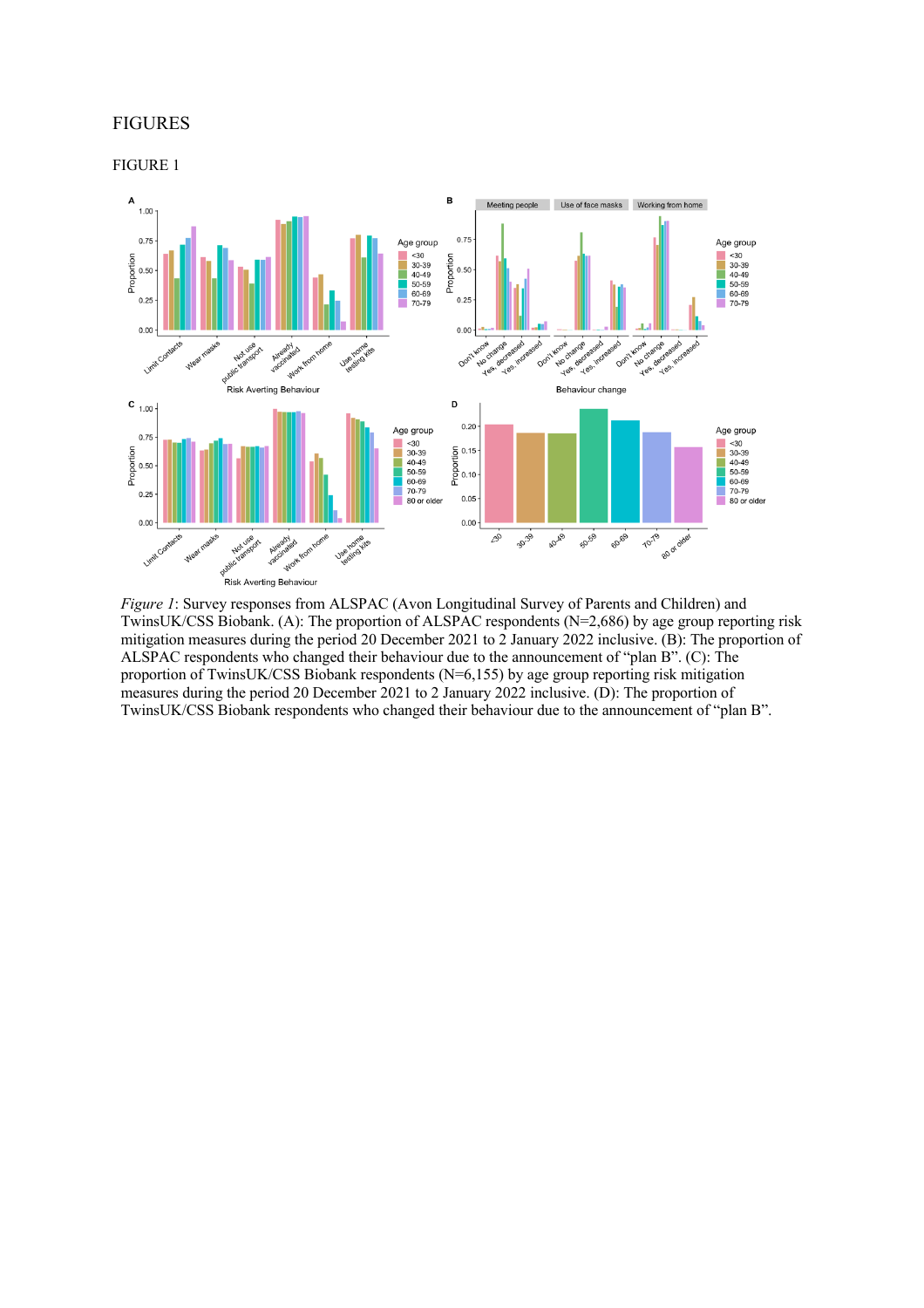

*Figure 2*: The estimated size of the effective reproduction number (panels A, D, G), cumulative hospital admissions (panels B, E, H) and cumulative deaths (panels C, F, I) with and without reported risk mitigation measures. Panels A, B, C: with a 40% reduction in severity associated with Omicron relative to Delta. Panels D, E, F: with a 20% reduction in severity associated with Omicron relative to Delta. Panels G, H, I: with a 20% reduction in severity associated with Omicron relative to Delta and assuming that vaccine effectiveness against severe disease is not reduced with Omicron infection. Vaccine distribution as of 26 November 2021.



*Figure* 3: A: The effective reproduction number with and without risk mitigation behaviour. B: The cumulative number of deaths with and without risk mitigation behaviour.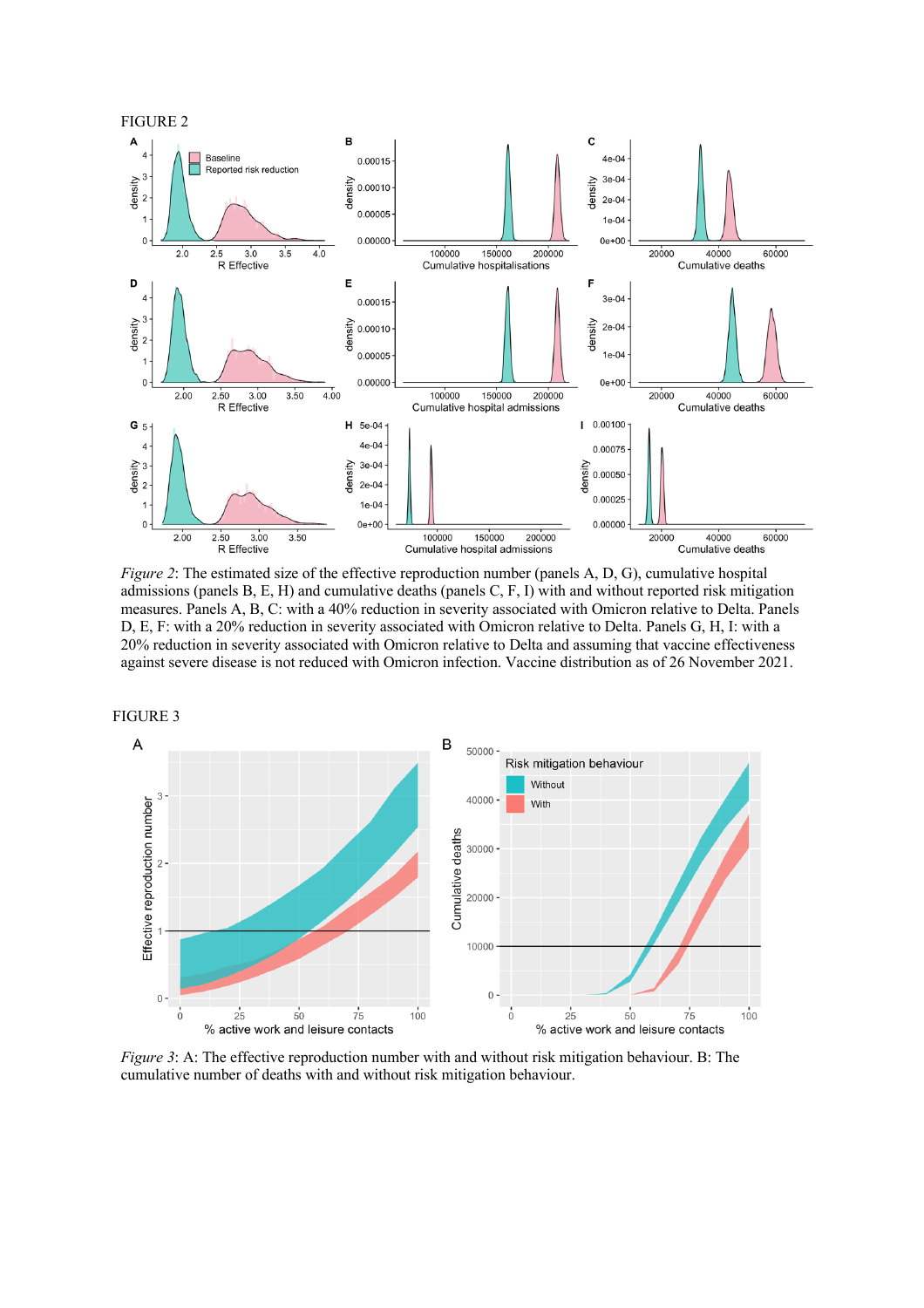| Age<br>group | N         | AZ1              | AZ2  | PF <sub>1</sub>  | PF <sub>2</sub> | MOD1         | MO <sub>D</sub> 2 | Booster | Any vaccination | Unvaccinated | Test positive | Natural<br>Immunity (no<br>vaccination) | Unprotected |
|--------------|-----------|------------------|------|------------------|-----------------|--------------|-------------------|---------|-----------------|--------------|---------------|-----------------------------------------|-------------|
| $0 - 4$      | 3,299,637 | 0.0              | 0.0  | 0.0              | 0.0             | 0.0          | 0.0               | 0.0     | 0.0             | 100.0        | 5.9           | 5.9                                     | 94.1        |
| $5-9$        | 3,538,206 | 0.0              | 0.0  | 0.0              | 0.0             | 0.0          | 0.0               | 0.0     | 0.0             | 100.0        | 13.2          | 13.2                                    | 86.8        |
| $10-14$      | 3,354,246 | 0.0              | 0.0  | 25.0             | 0.3             | 0.0          | 0.0               | 0.0     | 25.3            | 74.7         | 25.3          | 18.9                                    | 55.8        |
| $15-17$      | 1,831,479 | 0.1              | 0.4  | 54.2             | 9.8             | 0.0          | 0.0               | 0.4     | 64.6            | 35.4         | 25.5          | 9.0                                     | 26.4        |
| 18-19        | 1,258,753 | 1.5              | 8.0  | 10.2             | 54.0            | 1.6          | 5.2               | 1.6     | 80.8            | 19.2         | 23.2          | 4.5                                     | 14.8        |
| $20 - 24$    | 3,487,863 | 0.8              | 11.1 | 8.8              | 48.1            | 1.0          | 5.1               | 3.6     | 76.0            | 24.0         | 21.2          | 5.1                                     | 18.9        |
| $25 - 29$    | 3,801,409 | 0.9              | 12.7 | 6.9              | 48.6            | 0.7          | 4.9               | 5.4     | 77.6            | 22.4         | 19.2          | 4.3                                     | 18.1        |
| 30-34        | 3,807,954 | 1.3              | 17.0 | 5.7              | 50.9            | 0.6          | 5.3               | 7.1     | 86.3            | 13.7         | 18.7          | 2.6                                     | 11.1        |
| 35-39        | 3,733,642 | 1.7              | 20.7 | 4.0              | 50.2            | 0.4          | 4.6               | 8.6     | 89.0            | 11.0         | 18.0          | 2.0                                     | 9.0         |
| $40 - 44$    | 3,414,297 | 3.1              | 53.4 | 1.3              | 23.6            | 0.1          | 2.4               | 11.9    | 95.4            | 4.6          | 19.4          | 0.9                                     | 3.7         |
| 45-49        | 3,715,812 | 2.6              | 53.6 | 1.4              | 17.5            | 0.2          | 2.7               | 14.0    | 90.9            | 9.1          | 16.6          | 1.5                                     | 7.6         |
| $50 - 54$    | 3,907,461 | 2.0              | 54.0 | 0.8              | 14.7            | $\mathbf{0}$ | 0.3               | 25.4    | 95.4            | 4.6          | 15.1          | 0.7                                     | 3.9         |
| 55-59        | 3,670,651 | 1.8              | 49.6 | 0.6              | 15.6            | 0.0          | 0.1               | 32.9    | 99.2            | 0.8          | 13.3          | 0.1                                     | 0.7         |
| 60-64        | 3,111,835 | 1.4              | 39.0 | 0.4              | 15.1            | 0.0          | 0.1               | 45.7    | 99.9            | 0.1          | 11.1          | 0.0                                     | 0.1         |
| 65-69        | 2,796,740 | 0.7              | 22.1 | 0.2              | 11.0            | 0.0          | 0.0               | 65.4    | 98.5            | 1.5          | 7.8           | 0.1                                     | 1.4         |
| 70-74        | 2,779,326 | 0.1              | 12.6 | 0.6              | 7.2             | 0.0          | 0.0               | 79.8    | 99.6            | 0.4          | 6.3           | 0.0                                     | 0.4         |
| 75-79        | 1,940,686 | $\boldsymbol{0}$ | 3.3  | 0.4              | 3.0             | 0.0          | 0.0               | 93.9    | 99.2            | 0.8          | 6.6           | 0.1                                     | 0.8         |
| 80-84        | 1,439,913 | $\mathbf{0}$     | 4.1  | 1.0              | 11.0            | 0.0          | 0.0               | 84.4    | 99.5            | 0.5          | 7.3           | 0.0                                     | 0.4         |
| 85-89        | 879,778   | 0.9              | 4.9  | $\boldsymbol{0}$ | 11.5            | 0.0          | 0.0               | 82.7    | 98.2            | 1.8          | 10.2          | 0.2                                     | 1.6         |
| $90+$        | 517,273   | 1.4              | 9.7  | $\boldsymbol{0}$ | 13.1            | 0.0          | 0.0               | 75.0    | 97.8            | 2.2          | 15.5          | 0.3                                     | 1.9         |

# *Supplementary Table 1: The percentage of individuals by age group by vaccine and immune status.*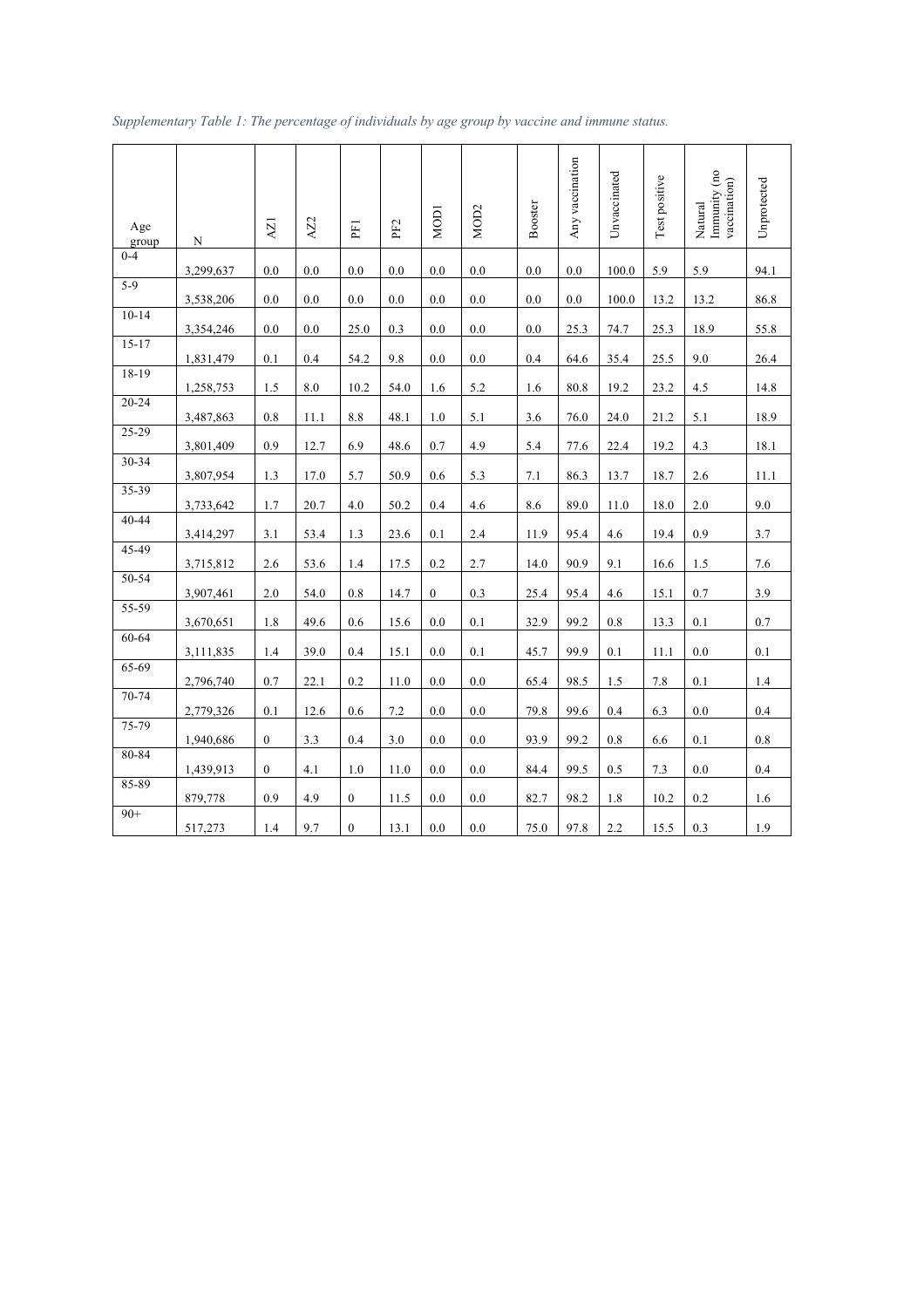# **Appendix: ALSPAC Christmas survey questions** "Children of the 90s at Christmas" **Making a difference to the pandemic – what are your plans for Christmas?**

For the questions, please think about the people you might be planning to spend time with indoors over the festive period. By this we mean **20th December to 2nd January inclusive**. This might include for example, visits to/from family members, get-togethers with friends at the pub or in a restaurant, an office party or other social event.

1. How many people in total in each of the following age groups do you think you will spend time with (for at least an hour) indoors over the festive period.

options are: none, 1-4, 5-9, 10+, don't know

- a. Pre-school children (aged under 5 years)
- b. School/college aged children (aged 5 to 17 years)
- c. Young Adults (aged 18-29 years)
- d. Adults (aged 30-59 years)
- e. Older adults (aged 60+ years)

2. How many other households, **excluding your own**, are you planning to spend time with (for at least an hour) indoors over the festive period?

- f. None (I will stay with my household only)
- g. 1
- h. 2
- i. 3
- j. 4
- k. 5 or more
- l. Don't know

3. Will you be using any of the following precautionary measures during the festive period? Yes/No/Don't know for each question

- a. Use home testing kits before meeting friends or relatives?
- b. Work from home in the days before meeting friends or relatives?
- c. Limit your contacts/exposure risk in the days before meeting friends or relatives?
- d. Get vaccinated / receive the booster vaccine
- e. Shop online, instead of visiting shops
- f. Not using public transport
- g. Increase indoor ventilation
- h. Wear a mask in indoor spaces

4. Have you and the current members of your household been vaccinated against COVID-19?

> a. Yes, all eligible household members have been vaccinated with at least one dose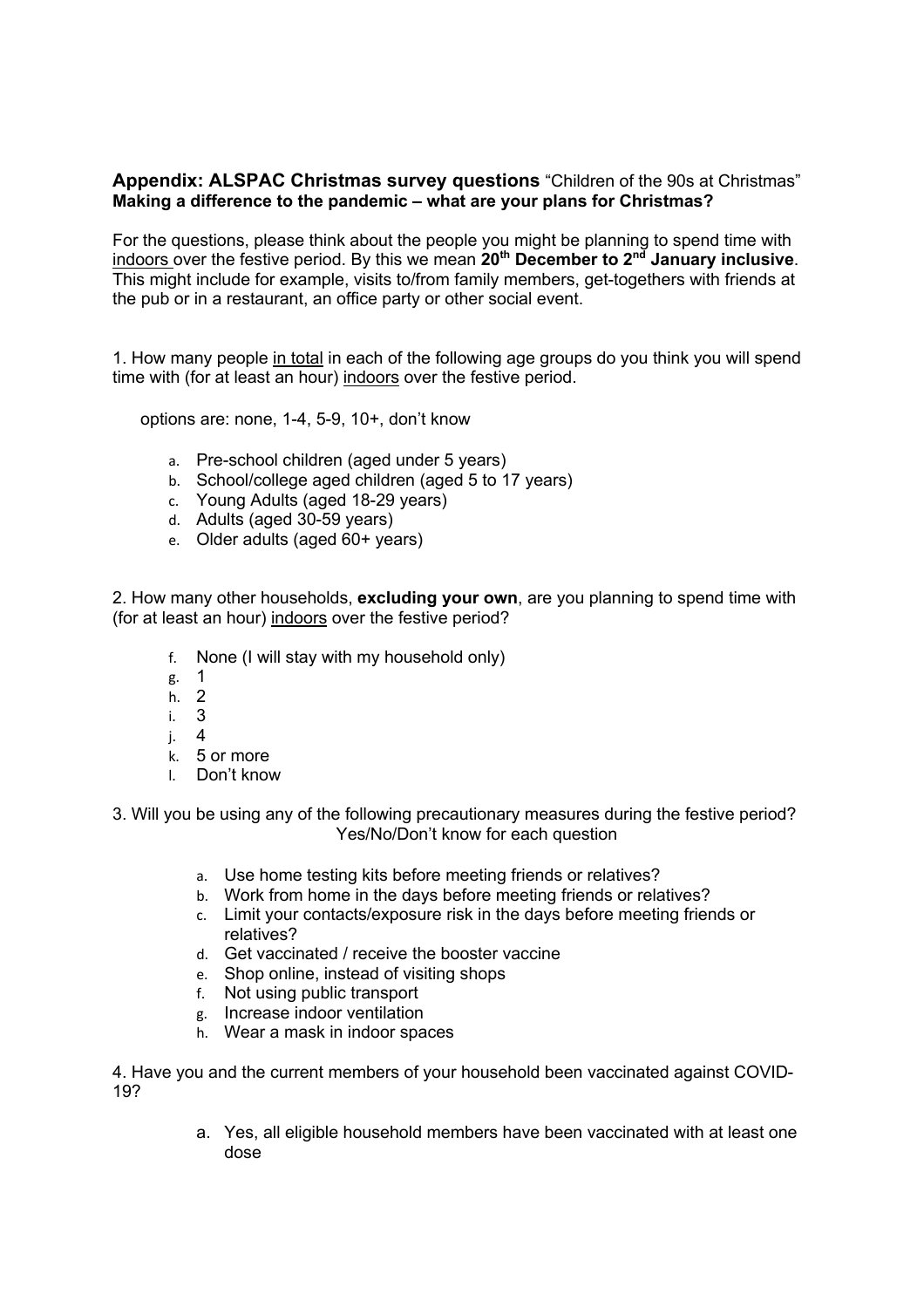- b. Some eligible household members have been vaccinated with at least one dose
- c. No household members have received a vaccination
- d. I don't know

5. How old are you?

< 30 30-39 40-49 50-59 60-69 70-79 80+ Prefer not to say

6. What is your gender?

Male Female Non-Binary Prefer not to say

7. Please tell us the **first part** of your postcode

e.g. if your postcode is BS1 9XX, please enter B in box 1, S in box 2 and 1 in box 3, leaving box 4 blank. If it is BS99 1XX, please enter B in box 1, S in box 2, 9 in box 3 and 9 in box 4.

Box 1 Box 2 Box 3 Box 4

8. Where will you be working **most of the time** in the lead up to the festive period? Please only tick one box

At Home

Healthcare setting such as hospital, doctor's surgery, care home Another setting where I will be in contact with other people (e.g. supermarket, office) Another setting where my contact with other people will be limited (e.g. lorry driving, **Other**